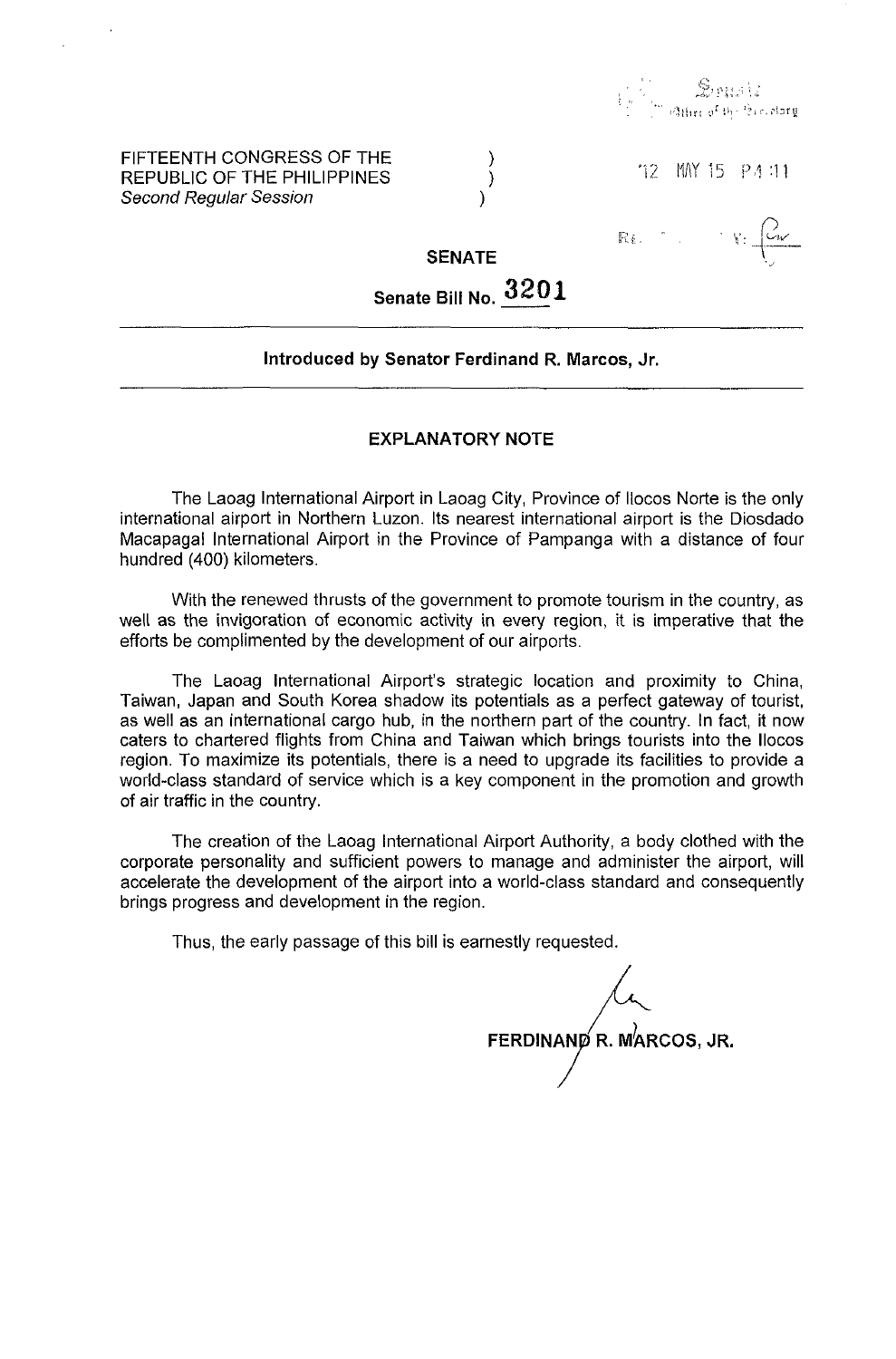"12 MAY 15 P4 11

 $-v:\left(\frac{dv}{c}\right)$ 

FIFTEENTH CONGRESS OF THE REPUBLIC OF THE PHILIPPINES Second Regular Session

pression

SENATE

) ) )

# Senate Bill No. 3201

# Introduced by Senator Ferdinand R. Marcos, Jr.

| ΑΝ<br>۱C |
|----------|
|----------|

# CREATING THE LAOAG INTERNATIONAL AIRPORT AUTHORITY, TRANSFERRING EXISTING ASSETS OF THE LAOAG INTERNATIONAL AIRPORT TO THE AUTHORITY, VESTING THE AUTHORITY WITH POWER TO ADMINISTER AND OPERATE THE LAOAG INTERNATIONAL AIRPORT, AND FOR OTHER PURPOSES

Be it enacted by the Senate and the House of Representatives of the Philippines in Congress Assembled:

SECTION 1. This Act shall be known and cited as the "Charter of the Laoag International Airport Authority."

SECTION 2. Creation of the Laoag International Airport Authority. - There is hereby established a body corporate to be known as the Laoag International Airport Authority, hereinafter referred to as the Authority which shall be attached to the Department of Transportation and Communications (DOTC). The principal office of the Authority shall be located at the Laoag International Airport, Province of Ilocos Norte.

The Authority may have such branches, agencies or subsidiaries as it may deem proper and necessary.

SECTION 3. Primary Purposes and Objectives. - The Authority shall principally undertake the economical, efficient and effective control, management and supervision of the Laoag International Airport in the Province of Ilocos Norte, hereinafter referred to as the Airport. In addition, it shall have the following objectives:

(a) To encourage, promote and develop international and domestic air traffic in the 1I0cos and the Northern Luzon regions as means of making the region a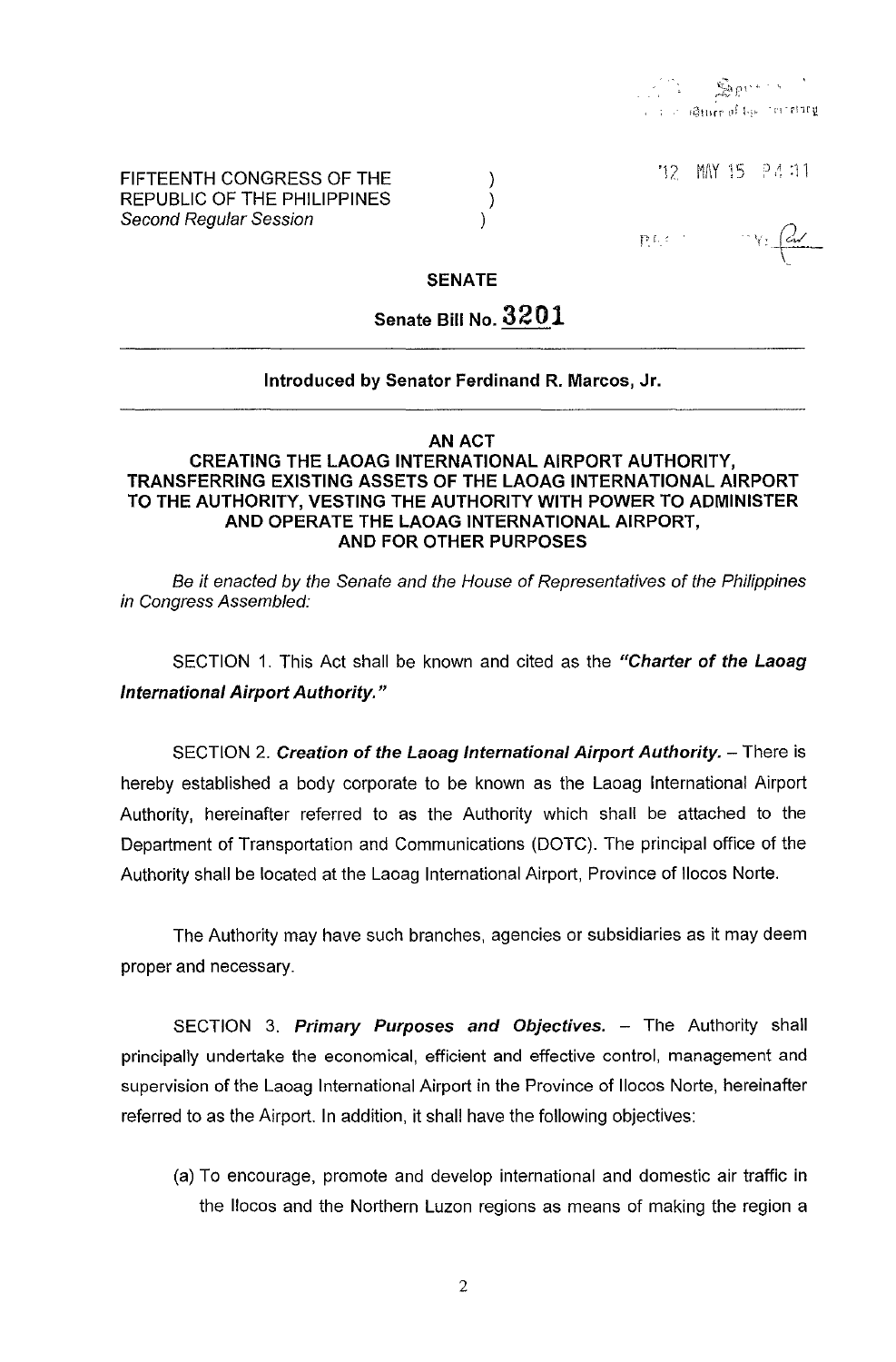center of international trade and tourism, and accelerating the development of the means of transportation and communications in the country; and

(b) To upgrade the services and facilities of the airports and to formulate internationally acceptable standards of airport communication and service.

SECTION 4. **Functions, Powers and Duties.** - The Authority shall have the following functions, powers and duties:

- (a) To formulate a comprehensive and integrated development policy and program for the airport and to implement, review and update such policy and program periodically;
- (b) To control, supervise, construct, maintain, operate and provide such facilities or services as shall be necessary for the efficient functioning of the Airport;
- (c) To promulgate rules and regUlations governing the planning, development, maintenance, operation and improvement of the airport, and to control and supervise the construction of any structure or the rendition of any service within the airport;
- (d) To exercise all the powers of a corporation under the Batas Pambansa Big. 68 otherwise known as the Corporation Code of the Philippines, insofar as those powers are inconsistent with the provisions of this Act;
- (e) To acquire, purchase, own, administer, leases, mortgage, sell or otherwise dispose of any land, building, airport facility, or property of whatever kind and nature, whether movable or immovable, or any interest therein: Provided, that any asset located in the Laoag International Airport important to national security shall not be subject to alienation or mortgage by the Authority nor to transfer to any entity other than the national government;
- (f) To exercise the power of eminent domain in the pursuit of its purposes and objectives;
- (g) To levy and collect dues, charges, fees, or assessments for the use of airport premises, works, appliances, facilities or concessions, or for any service provided by the Authority;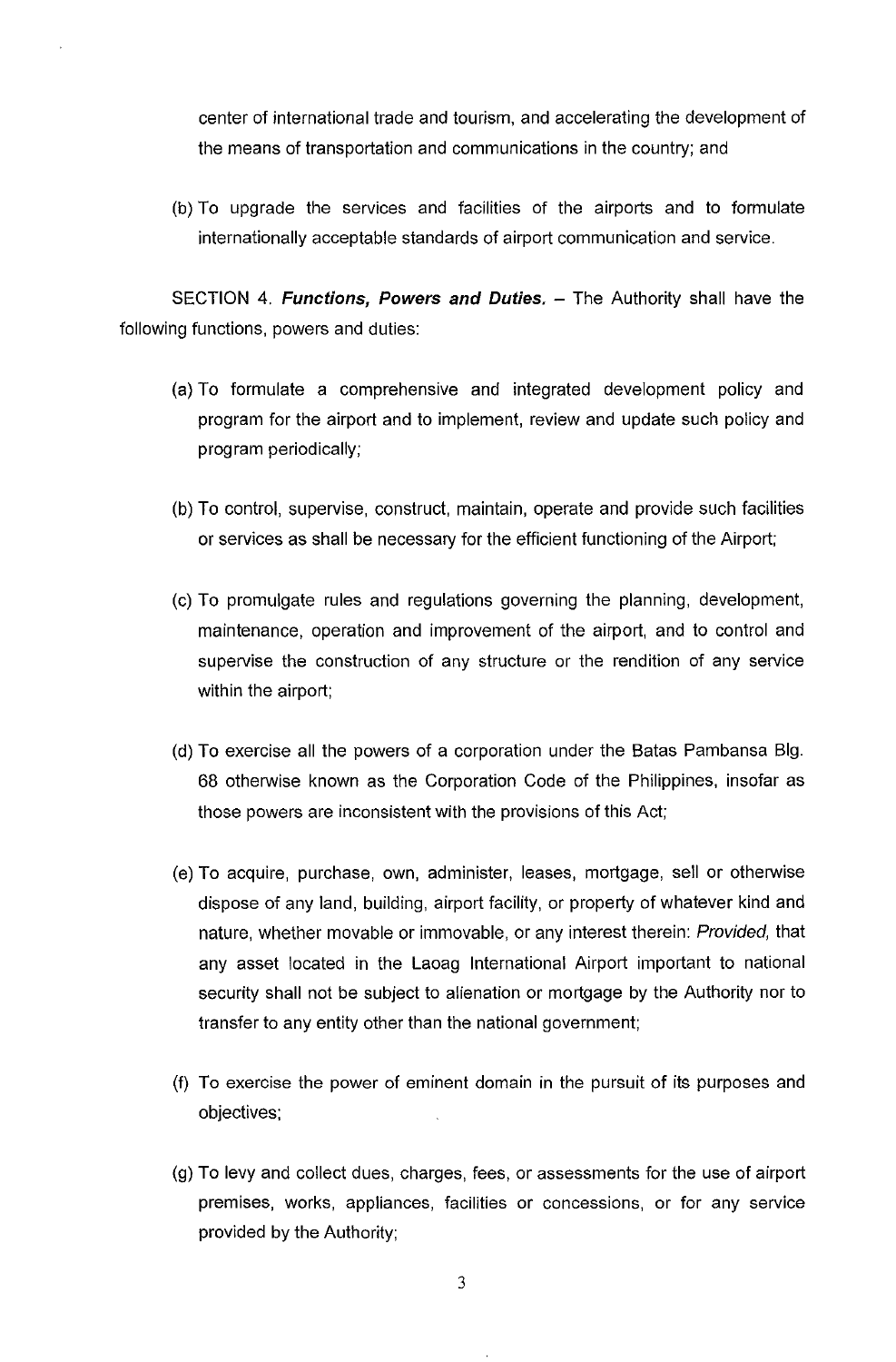- (h) To retain and appropriate dues, fees and charges collected by the Authority relative to the use of airport premises for such measures as may be necessary to make the Authority more effective and efficient in the discharge of its assigned tasks;
- (i) To invest its idle funds, as it may deem proper, in government securities and other evidences of indebtedness; and
- U) To provide services, whether on its own or otherwise, within the airport and the approaches thereof as may be necessary or in connection with the maintenance and operation of the airport and its facilities.

SECTION 5. **Policy Authority.** - The Authority shall have the power to exercise such police authority as may be necessary within its premises or areas of operation to carry out its functions and attain its purposes and objectives: Provided, That the Authority may request the assistance of law enforcement agencies, including request and deputization as may be required. Such police authority shall be exercised in connection with the following, among others:

- (a) Maintenance of security to passengers, cargoes, aircraft, airport, equipment, structures, facilities, personnel, funds and documents;
- (b) Regulating the entry to, exit from and movement within the airport;
- (c) Maintenance of peace and order within the premises of the Authority;
- (d) Regulation and supervision of private security agencies operating in the airport;
- (e) Enforcement of rules and regulations promulgated by the Authority pursuant to law; and
- (f) In case of emergencies or imminent danger involving national security within the airport premise, the Philippine Air Force Security Commands shall take charge.

SECTION 6. **Board of Directors.** - The corporate powers of the Authority shall be exercised and vested in a Board of eleven (11) members, which shall be composed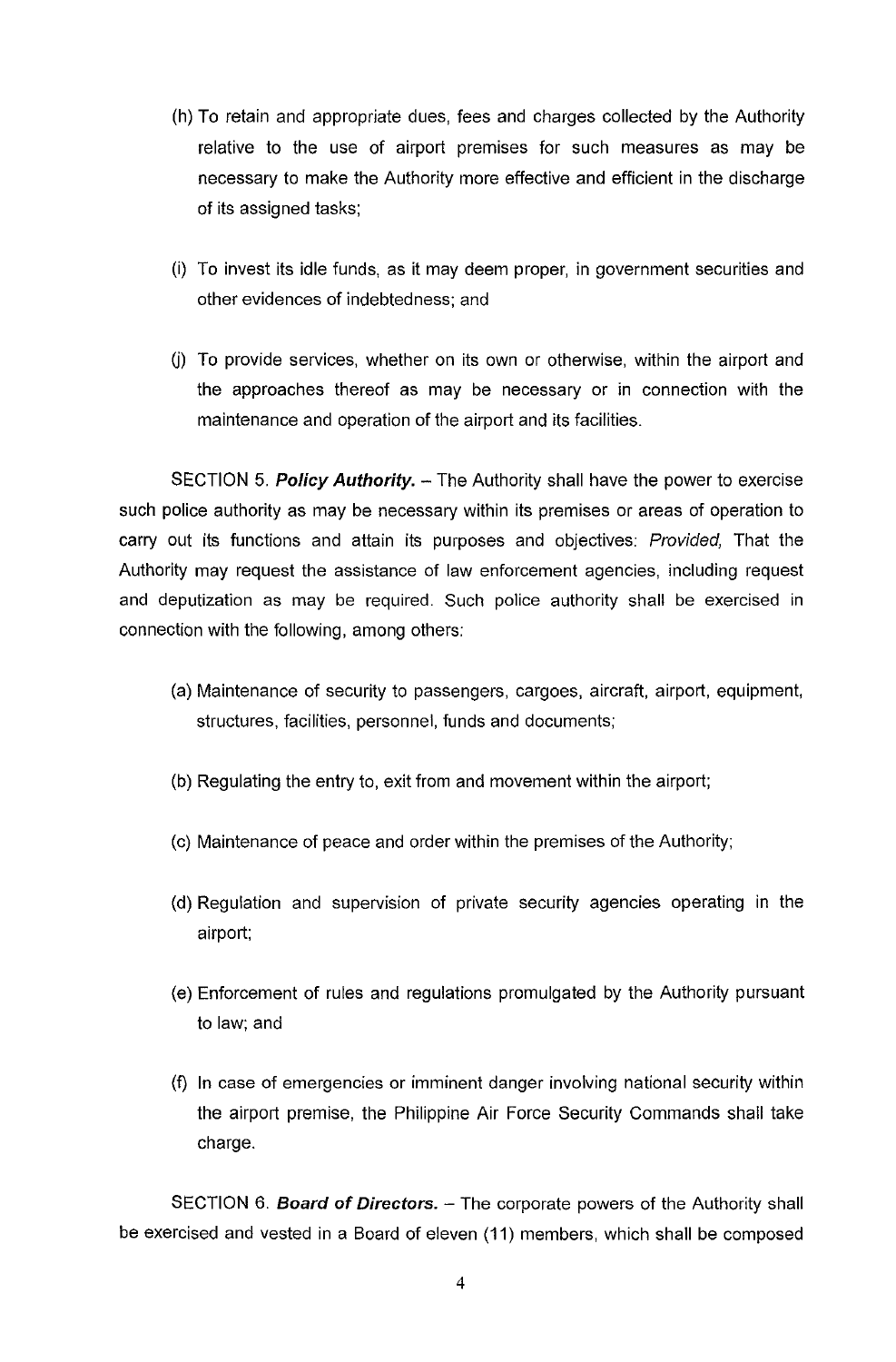of a chairman, vice-chairman and nine (9) members. The Secretary of Transportation and Communications and the General Manager of the Authority shall be the Ex-Officio chairman and vice-chairman of the Board, respectively. The Assistant Secretary of the Air Transportation Office and the secretaries of the following executive departments or any undersecretary or assistant secretary designated by the respective secretaries shall be ex officio members, to wit: the Department of Finance (DOF), the Department of Justice (DOJ) and the Department of Tourism (DOT). In addition, four (4) members from the private sector recommended by the governor of the Province of lIocos Norte shall be appointed by the President of the Philippines for a term of four (4) years. The governor of the Province of lIocos Norte or his/her duly authorized representatives shall be the ninth  $(9<sup>th</sup>)$  member.

The Board shall promulgate its rules relative to meetings, quorum requirements and compensation or allowances of the members of the Board.

SECTION 7. **Functions, Powers and Duties of the Board.** - In addition to the power vested in the Board under the other sections of this Act, the Board shall have the following functions, powers and duties:

- (a) To define and approve the program, plans, policies, procedures and guidelines of the Authority for the development and operation of the airports;
- (b) To appoint the General Manager of the Authority who shall be the Chief Executive Officer of the Authority;
- (c) To approve the Authority's organizational and administrative structure, staffing pattern, operating and capital expenditures, and financial budgets, upon the recommendation of the General Manager, subject to existing laws, rules and regulations;
- (d) To approve the salary ranges, benefits and other terms and conditions of service for all officers and employees of the Authority, upon recommendation of the General Manager, which shall, as far as possible, be competitive with those offered in the private sector, subject to existing laws, rules and regulations;
- (e) To fix the rate of dues, charges, fees or assessments for the use of airport premises, works, appliances, facilities, concessions, services and other fees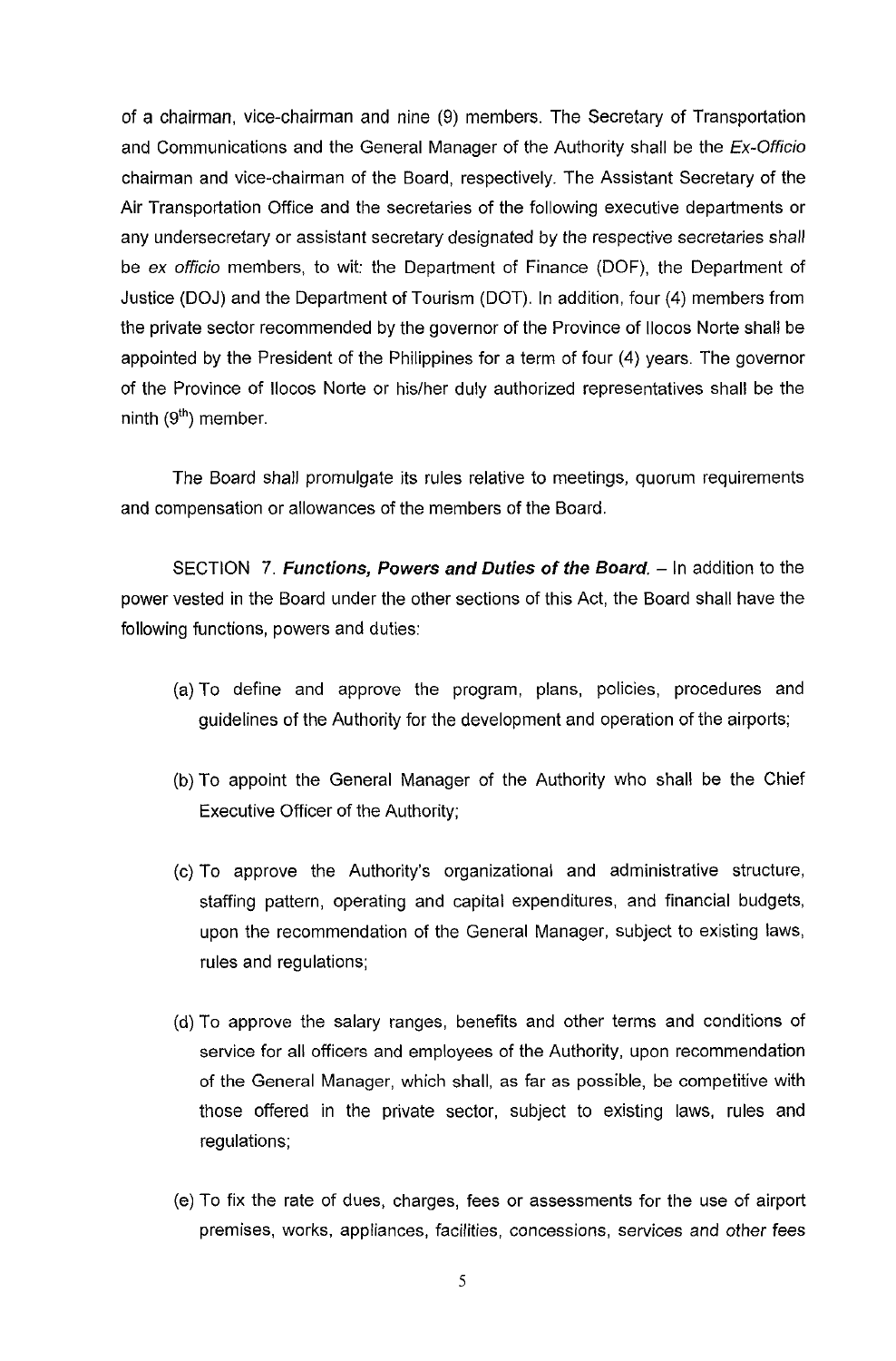and charges related to the activities of the airports, upon recommendation of the General Manager; and

(f) Generally, to exercise all the functions and powers necessary or incidental to attain the purposes and objectives of this Act.

SECTION 8. **Functions, Powers and Duties of the General Manager.** - The General Manager shall be directly responsible to the Board and shall have the following functions, powers and duties:

- (a) To direct and supervise the day-to-day management, operation and administration of the airport;
- (b) To implement and enforce decisions, orders, rules and regulations issued, prescribed or adopted by the Board;
- (c) To undertake researches, studies, investigations and other activities related to the present operations and future improvement of the airports, and to submit comprehensive reports and appropriate recommendations to the Board for proper action;
- (d) To appoint, transfer, suspend, remove otherwise discipline any subordinate officer or employee of the Authority, subject to approval of the Board an in accordance with the existing rules and regulations of the Civil Service Commission;
- (e) Within the limits of the authority delegated to him by the Board, to execute contracts, incur obligations, acquire and dispose of assets, and deliver documents on behalf of the Authority;
- (f) To grant permits or concessions to do business within the airports in accordance with such rules and regulations to be promulgated by the Authority for the purpose; and
- (g) To perform such other duties as the Board may delegate or assign, and such acts as may be necessary and proper to implement this Act.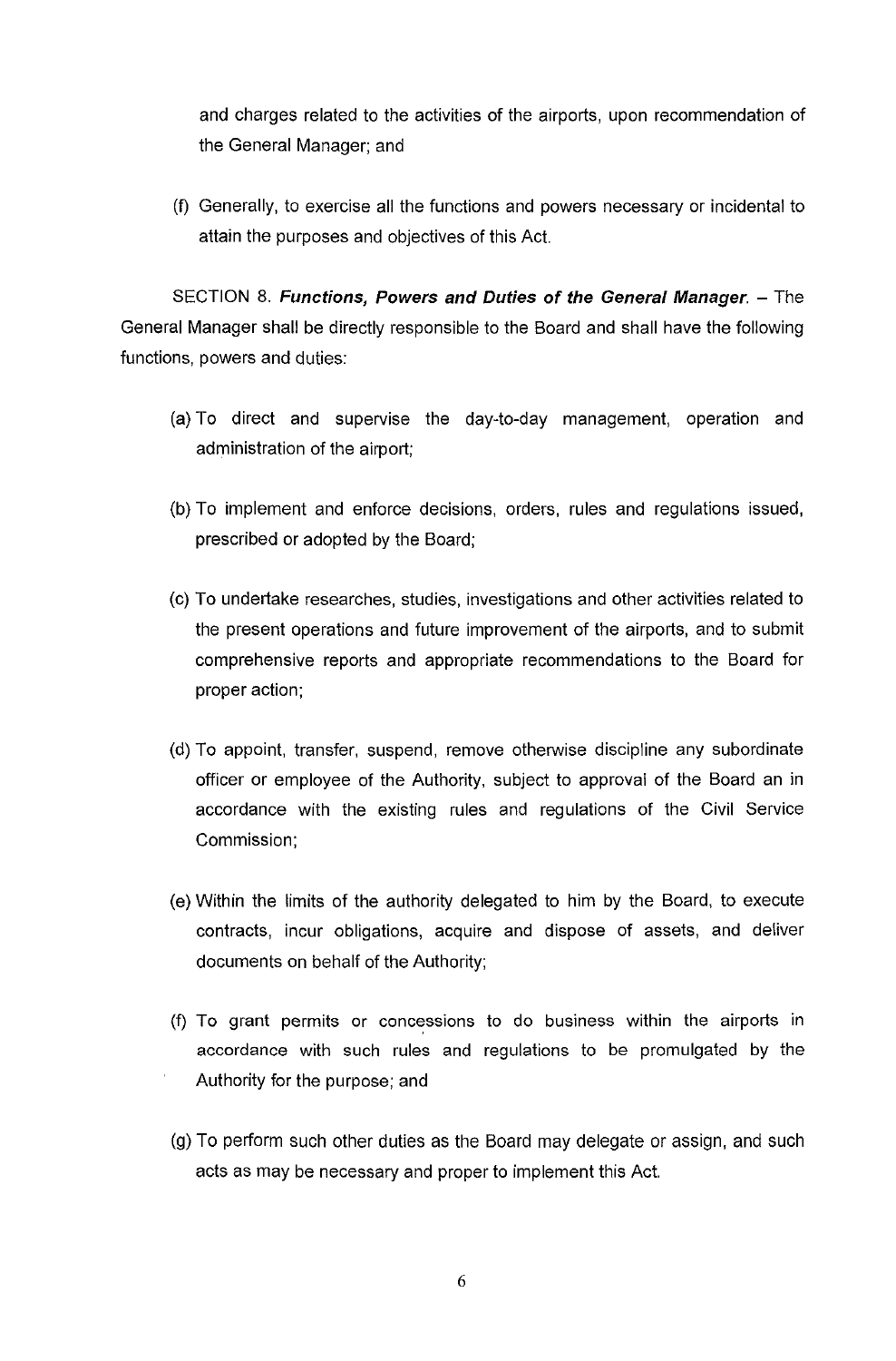SECTION 9. *Capital.* - The Authority shall have an authorized capital stock equal to and consisting of:

- (a) The value of fixed assets including airport facilities, runaways and equipment and such other properties, movable and immovable, currently administered by or belonging to the airport as valued on the date of the effectivity of this Act;
- (b) The value of such real estate owned/or administered by the airport; and
- (c) The government contribution in such amount as may be deemed an appropriate initial balance. Such initial amount, as approved by the President of the Philippines, which shall be more or less equivalent to six (6) months working capital requirement of the Authority, is hereby authorized to be appropriated in the General Appropriations Act (GAA) of the year following its enactment into law.

Thereafter, the government contribution to the capital of the Authority shall be provided for in the General Appropriations Act (GAA).

SECTION 10. **Auditor.** – The Commission on Audit shall appoint a representative who shall be the Auditor of the Authority together with the necessary personnel to assist said representative in the performance of his/her duties. The number and salaries of the auditor and said personnel shall be determined by the Chairman of the Commission on Audit, subject to the rules and regulations of the Commission on Audit (COA).

The Auditor shall, as soon as practicable, but not later than three (3) months after the accounted have been submitted for audit, send an annual report to the Board. The Auditor may also submit such periodic or special reports as the Board may deem necessary.

SECTION 11. **Annual Report.** - The Board shall submit to the President of the Philippines through the Department of Transportation and Communications (DOTC) and to both Houses of the Congress of the Philippines, together with the audit report on the relevant accounts, an annual report generally dealing with the activities and operations of the Authority.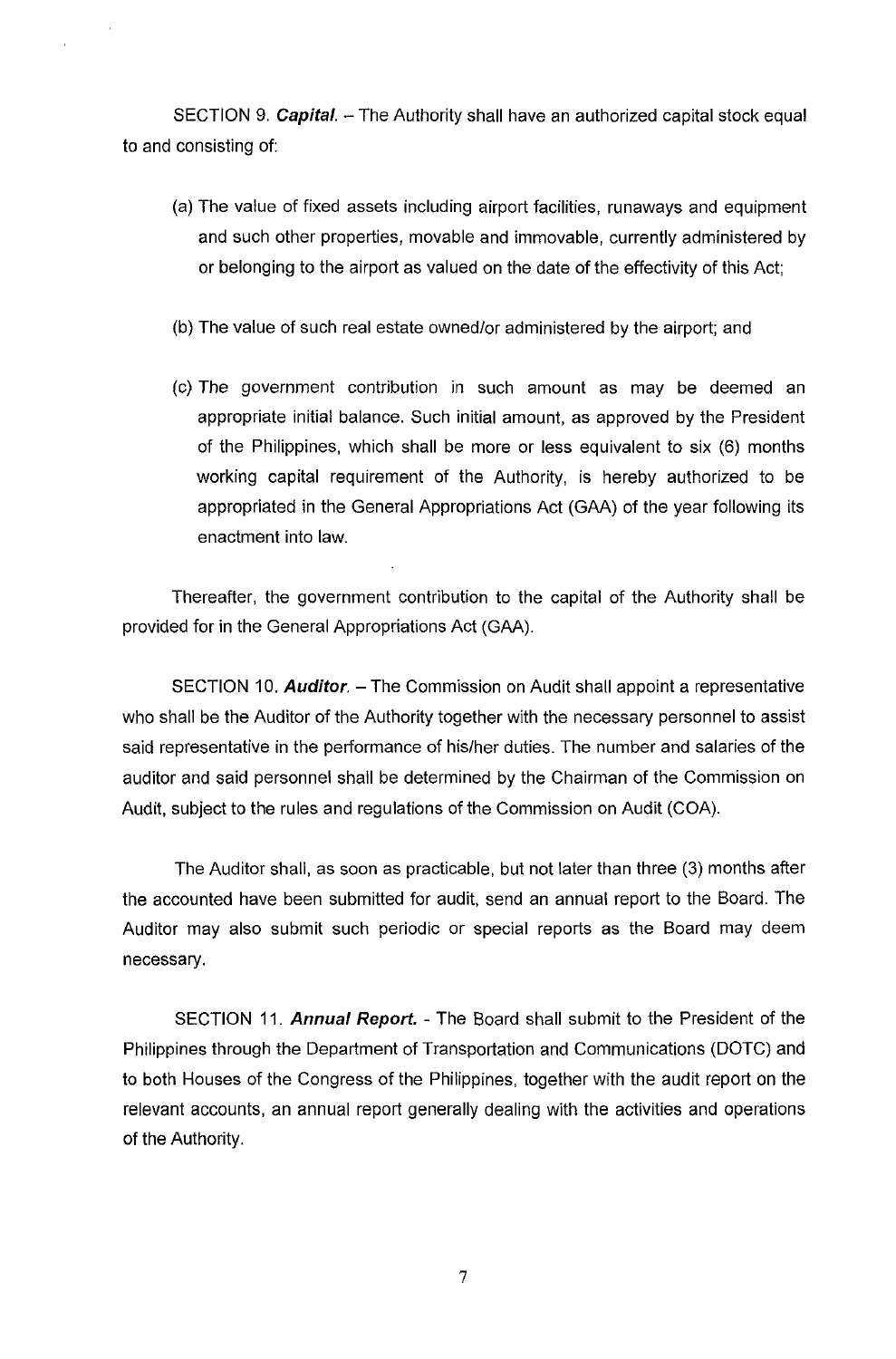SECTION 12. **Applicability of Civil Service Law.** - The Authority and its officials and employees shall be subject to the Civil Service Law and its rules and regulations.

SECTION 13. **Borrowing Power.** – The Authority may, in accordance with Section 21, Article XII of the 1987 Philippine Constitution and other existing laws, rules and regulations on local or foreign borrowing raise funds, either from local or international sources, by way of loans, credit or securities, and other borrowing instruments with the power to create pledges, mortgages and other voluntary liens or encumbrances on any of its assets or properties, subject to prior approval of the President of the Philippines.

All loans contracted by the Authority under this section, together with all interests and other sums payable in respect thereof, shall constitute a charge upon all the revenues and assets of the Authority and shall rank equally with one another, but shall have priority over any other claim or charge on the revenues and assets of the Authority: Provided, That this provision shall not be construed as a prohibition or restriction on the power of Authority to create pledges, mortgages and other voluntary liens or encumbrances on any asset or property of the Authority.

The payment of the loans or other indebtedness of the Authority may be guaranteed by the national government subject to the approval of the President of the Philippines.

Section 14. **Tax Exemptions.** – The Authority shall be exempted from realty taxes imposed by the national government or any of its political subdivisions, agencies and instrumentalities: Provided, That no tax exemption herein granted shall extend to any subsidiary which may be organized by the Authority.

SECTION 15. **Transfer of Existing Facilities and Intangible Assets.** - All existing airport facilities, runaways, land, building and other properties, movable or immovable, belonging to or presently administered by the Laoag International Airport and all assets, powers, rights, interests and other privileges relating to airport works or air operations, including all equipment which are necessary for the operation of air navigation, aerodrome control towers, crash, fore, and rescue facilities are hereby transferred to the Authority: Provided, however, That the operational control of all equipment necessary for the operation of radio aids to air navigation, airways communication, the approach control office, and the area control center shall be

8